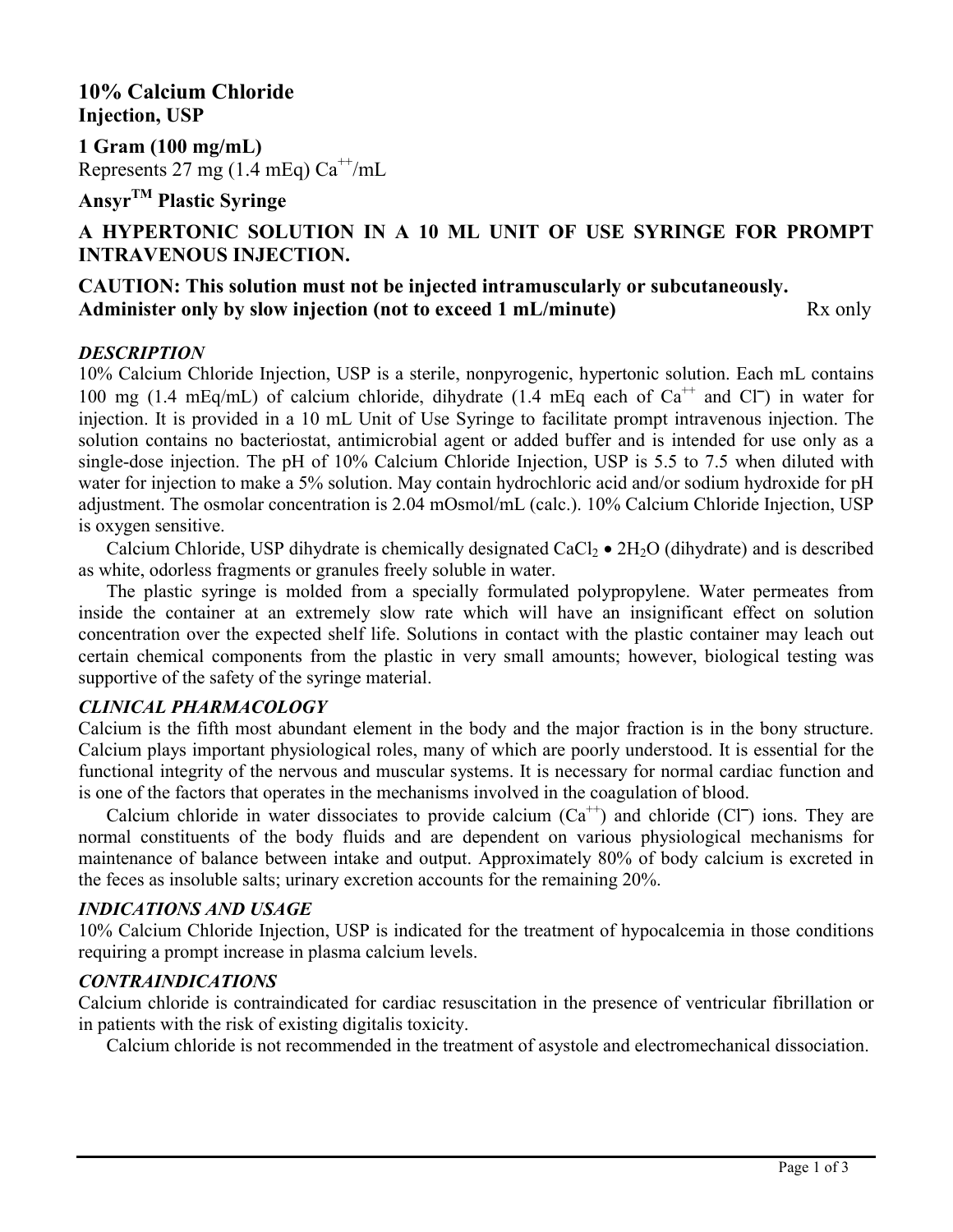#### *WARNINGS*

10% Calcium Chloride Injection, USP is irritating to veins and *must not be injected into tissues*, since severe necrosis and sloughing may occur. Great care should be taken to avoid extravasation or accidental injection into perivascular tissues.

WARNING: This product contains aluminum that may be toxic. Aluminum may reach toxic levels with prolonged parenteral administration if kidney function is impaired. Premature neonates are particularly at risk because their kidneys are immature, and they require large amounts of calcium and phosphate solutions, which contain aluminum.

Research indicates that patients with impaired kidney function, including premature neonates, who receive parenteral levels of aluminum at greater than 4 to 5 mcg/kg/day accumulate aluminum at levels associated with central nervous system and bone toxicity. Tissue loading may occur at even lower rates of administration.

## *PRECAUTIONS*

Do not administer unless solution is clear and seal is intact. Discard unused portion.

Because of its additive effect, calcium should be administered very cautiously to a patient who is digitalized or who is taking effective doses of digitalis or digitalis-like preparations.

Injections should be made slowly through a small needle into a large vein to minimize venous irritation and avoid undesirable reactions. It is particularly important to prevent a high concentration of calcium from reaching the heart because of the danger of cardiac syncope.

**Carcinogenesis, Mutagenesis, Impairment of Fertility:** Studies with solutions in polypropylene syringes have not been performed to evaluate carcinogenic potential, mutagenic potential or effects on fertility.

**Pediatric Use:** Safety and effectiveness are based on similar clinical conditions in children and adults.

**Pregnancy:** Animal reproduction studies have not been conducted with calcium chloride. It also is not known whether calcium chloride can cause fetal harm when administered to a pregnant woman or can affect reproductive capacity. Calcium chloride should be given to a pregnant woman only if clearly needed.

**Geriatric Use:** An evaluation of current literature revealed no clinical experience identifying differences in response between elderly and younger patients. In general, dose selection for an elderly patient should be cautious, usually starting at the low end of the dosing range, reflecting the greater frequency of decreased hepatic, renal, or cardiac function, and of concomitant disease or other drug therapy.

# *ADVERSE REACTIONS*

Rapid injection may cause the patient to complain of tingling sensations, a calcium taste, a sense of oppression or "heat wave".

Injections of calcium chloride are accompanied by peripheral vasodilatation as well as a local "burning" sensation and there may be a moderate fall in blood pressure.

Should perivascular infiltration occur, I.V. administration at that site should be discontinued at once. Local infiltration of the affected area with 1% procaine hydrochloride, to which hyaluronidase may be added, will often reduce venospasm and dilute the calcium remaining in the tissues locally. Local application of heat may also be helpful.

## *DRUG ABUSE AND DEPENDENCE*

None known.

# *OVERDOSAGE*

Too rapid injection may produce lowering of blood pressure and cardiac syncope. Persistent hypercalcemia from overdosage of calcium is unlikely because of rapid excretion. In the event of untoward effects from excessive calcium administration, the drug should be discontinued promptly, the